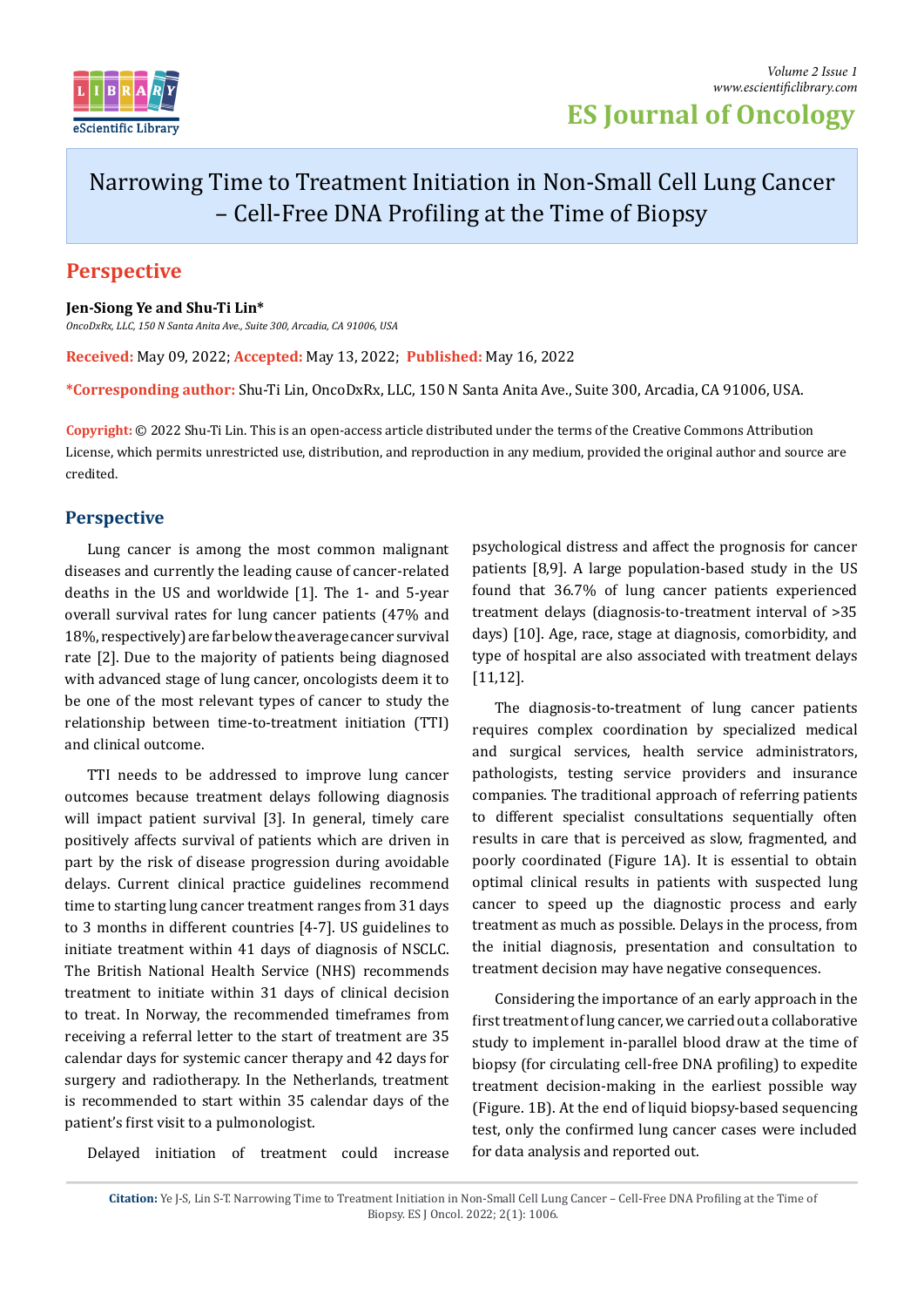

**Figure 1:** Timeline of (A) current tissue-only diagnosis and treatments and (B) Improved TTI by cfDNA profiling at the time of biopsy.

Genomic profiling of NSCLC patients offers the opportunity of therapeutic intervention with targeted drugs as precision medicine. The analysis of circulating cell-free DNA (cfDNA) through next generation sequencing (NGS) technology provided a powerful tool to assess actionable mutations in NSCLC patients in real time without delay. In the past few years, the identification of driver genomic alterations that represent targets for therapeutic intervention has revolutionized the management of NSCLC patients. The assessment of the mutational status of EGFR, KRAS, ALK, ROS1, RET, BRAF, MET, HER2 and NTRK plays a crucial role in the identification of the most suitable therapeutic strategy for NSCLC patients in the current clinical practice [13].

Targeted sequencing of a 100-gene NGS panel was performed to detect somatic nonsynonymous mutations present in cfDNA. The study cohort comprised 672 NSCLC patients of whom 80% were treated at community programs and 20% were received at academic institutions. As shown in Figure 2, we detected TP53 and CHEK2 mutations in 14% and 11% of the cohort, respectively, followed by GNAS (5%), BRCA2 (5%) and NF1 (5%). Mutations in POLE, RB1,



**Figure 2:** Mutation prevalence of detected driver genes in cfDNA of NSCLC patients at the time of biopsy.

ATM, KRAS, SMARCA4 and AR genes were detected in 3% each of all cases. Surprisingly, the well-known prevalent drivers such as EGFR, BRAF, PIK3CA, MET, HER2, KEAP1 and STK11 were not the commonly mutated genes in this cohort. An examination of genes implicated in DNA damage repair (DDR) pathway showed that 45% of patients had a mutation in at least one of the DDR genes.

To establish whether the mutations detected by our profiling approach could have supported the very first personalized and precision therapy, we evaluated all mutations by using the Cancer Genome Interpreter (CGI). Majority of the detected TP53 mutations were identified as cancer driver mutations and some linked to potential therapies: Decitabine (Chemotherapy), AZD6738 (ATR inhibitor), Doxorubicin (Anthracycline antitumor antibiotic), Gemcitabine (Chemotherapy), Mitomycin C (Chemotherapy), WEE1 inhibitors, Pramlintide (Amylin analogue). In addition to TP53 mutations, CGI identified cancer drivers in 67 % of samples, with 53% linked to potential therapies.

Poly-ADP ribose polymerase (PARP) inhibitors are in active development as single agents and in combination with chemotherapy across tumor types, including lung cancer [14,15]. Ongoing development of these agents already included studies focused in patients with tumors at risk for compromised DNA repair capability e.g., DDRdeficiency, for example, BRCA1/2-, ATM-, CHEK2- or POLE-mutated cancer patients. In terms of clinical utility and actionability, PARP drugs could potentially be used to treat nearly half of our cohort as the first treatment option. Most significantly, our study suggested that simultaneous blood draw at the time of biopsy is a vital step and should be implemented in current clinical practice to close TTI gap. As increased TTI is associated with increased risk of death in early-stage lung cancer, we believe such blood draw/cfDNA profiling need to be adopted more widely to diminish the potential harm to patients.

In conclusion, cancer patients require timely and effective care to ensure the best possible outcomes, and it is important to improve the diagnostic and therapeutic waiting times to which lung cancer patients are subjected, especially because time delay influences the prognosis, with the ultimate goal of increasing the cure rate and improving the quality of life and prolonging survival. NGSbased cfDNA profiling represents an effective alternative to tissue biopsy in the case of tumor tissue unavailability.

**Citation:** Ye J-S, Lin S-T. Narrowing Time to Treatment Initiation in Non-Small Cell Lung Cancer – Cell-Free DNA Profiling at the Time of Biopsy. ES J Oncol. 2022; 2(1): 1006.